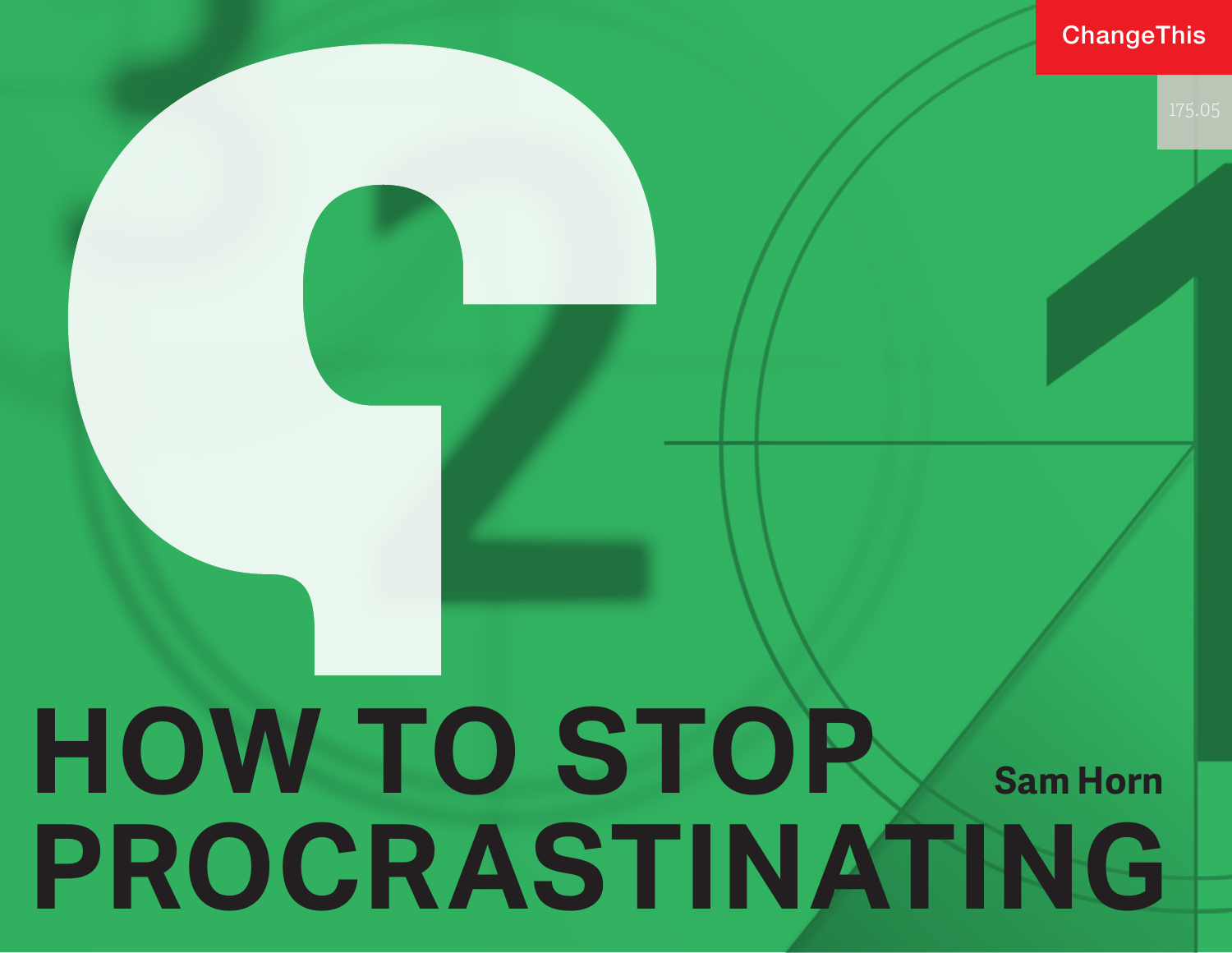

## **"My parents always told me I wouldn't amount to anything because I procrastinated so much. I told them, 'Just you wait.'" – Judy Tenuta**

Are you a charter member of the Procrastinator's Club? Their motto is *"We're behind you all the way."*

I'm a woman on a mission to help people put procrastination behind them.

Why is this so important? Because procrastination is a prescription for regrets.

When we get to the end of our life, we won't regret the things we *did*, we'll regret the things we *didn't do*.

That's the purpose of this manifesto: to share best-practices on how to stop procrastinating on the little things, the big things, and the important things so we can prevent regrets. Here we go.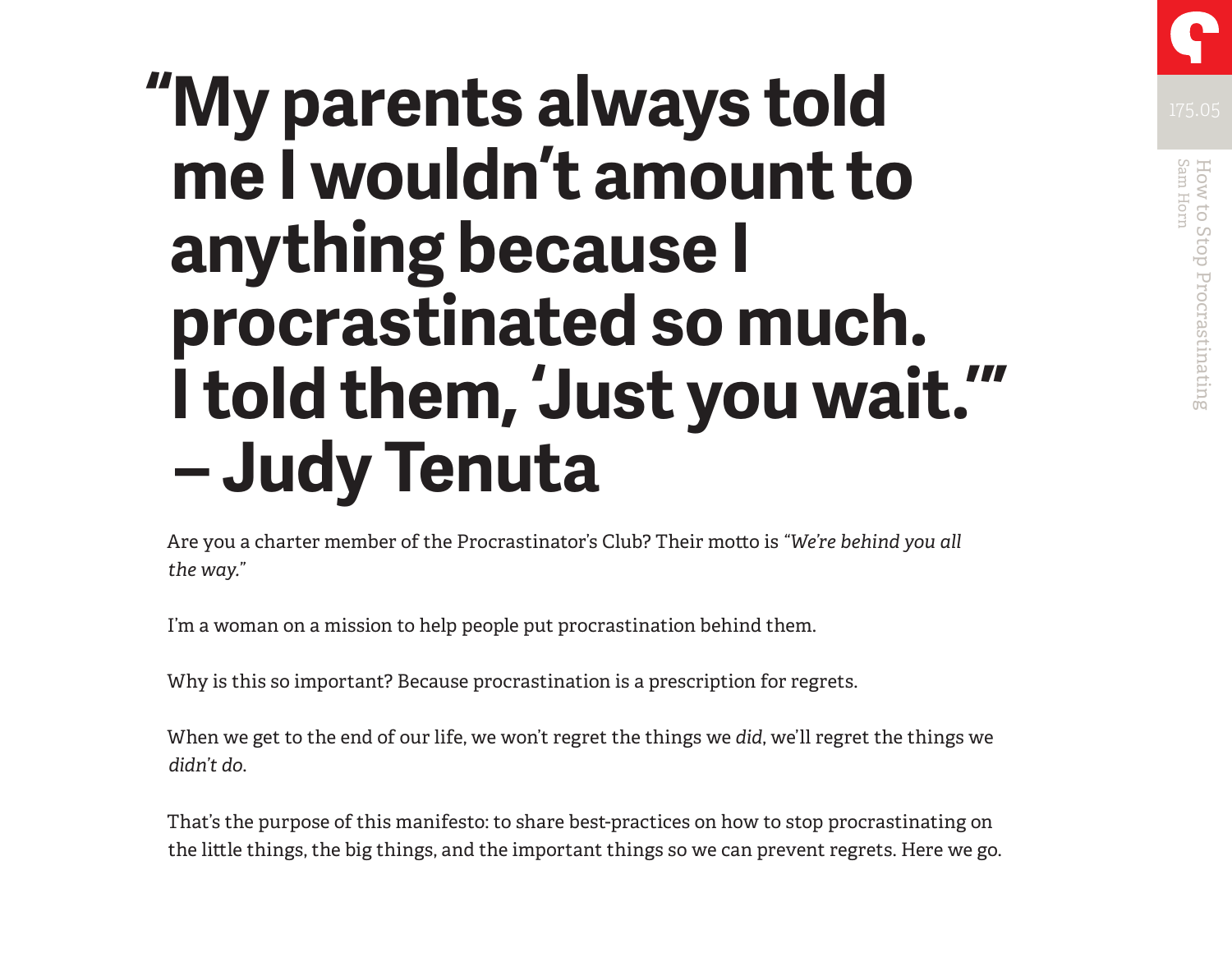### **How to Stop Procrastinating on the Little Things**

*"It's amazing how long it takes to complete something we're not working on." —R.D. Clyde*

What are you waiting to do? What are some tasks you keep putting off?

Whether it's your taxes, a tech review or taking out the trash, the next time you're about to procrastinate on a dreaded or inconvenient chore, ask yourself these five questions.

### **1. Do I HAVE to do this?**

### **2. Do** *I* **have to do this?**

**3. Do I WANT THIS DONE so I don't have to worry or feel guilty about it anymore?**

### **4. HOW LONG will this actually take?**

### **5. Will this be any EASIER LATER?**

These questions may sound simplistic, but they have the power to reverse a default of *automatically* and *habitually* putting things off with the promise to do them… later.

Here's a favorite example of how these questions can motivate us to act in the moment.

A woman came up to me in the halls the day after a conference keynote. She said, "Thanks for those five 'To procrastinate or not to procrastinate' questions. I already put them to use!"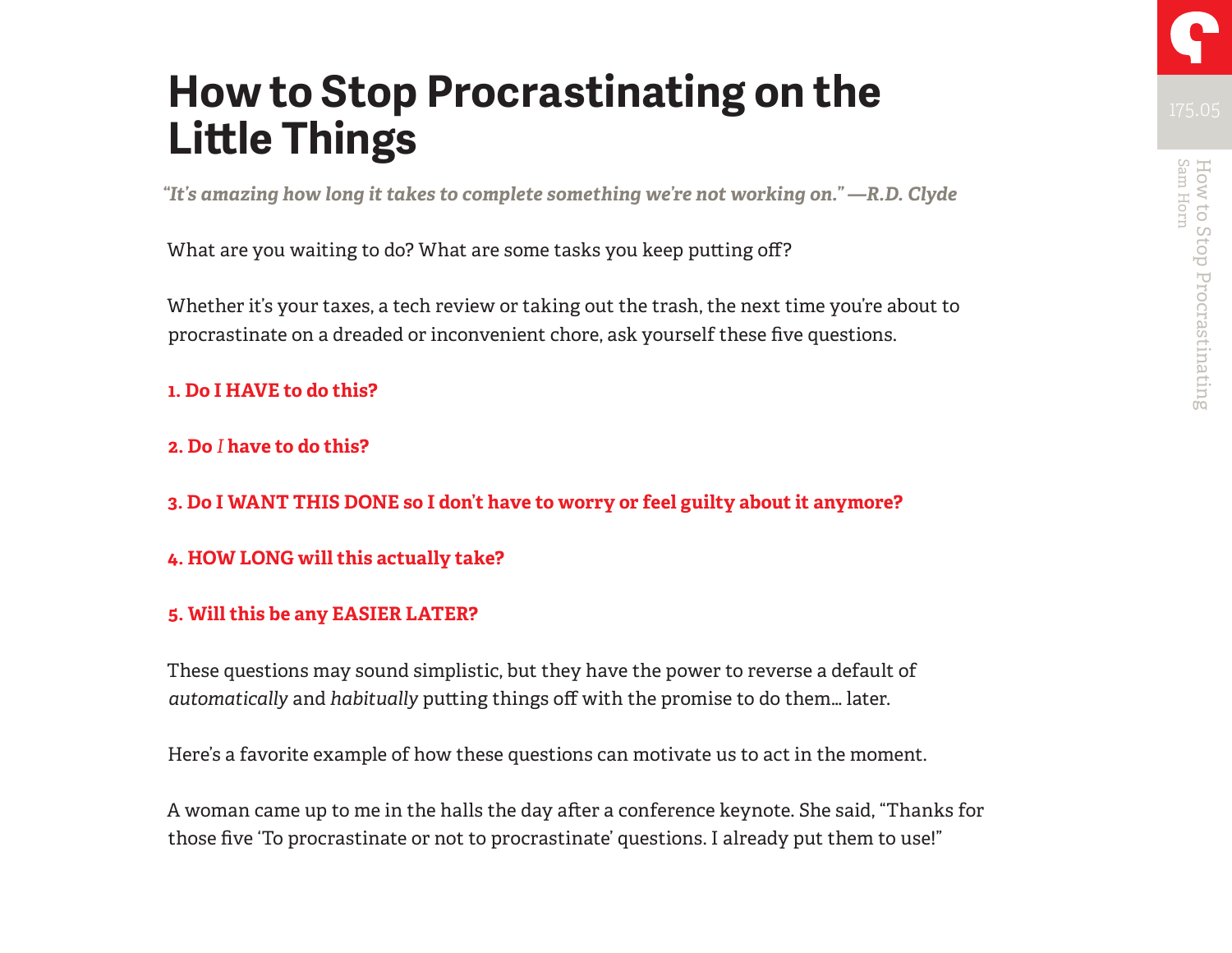"I was driving home, saw a gas station up ahead and thought, 'I should really get some gas.'

Then I thought, 'I'll get it tomorrow' and was about to drive by when I remembered:

'Do I HAVE to get gas? Yes, the fuel gauge is almost on empty.

Do *I* have to get gas? Yes, I'm the only one who drives this car. No one will do it for me.

Do I want to fill up so I don't have to worry about running out on the freeway tomorrow morning during rush hour? YES.

It only takes 5 minutes to get gas. Why am I making such a big deal about this?

It won't be easier later. I'm in front of a gas station RIGHT NOW.'

So, I drove in and got some gas. And I'm glad I did instead of having that hang over my head.

It didn't stop there. When I got home I started fixing dinner and went to get something out of the refrigerator. I saw some out-of-date yogurt on a shelf and thought, "I should really throw that away," and then promptly shut the door and started walking away.

I thought, 'Wait a minute. I just did it again. How long does it take to throw away yogurt? Five seconds! So, I went back, got the yogurt out and threw it away. Those five questions WORK."

Yes, they do, Alice, yes they do.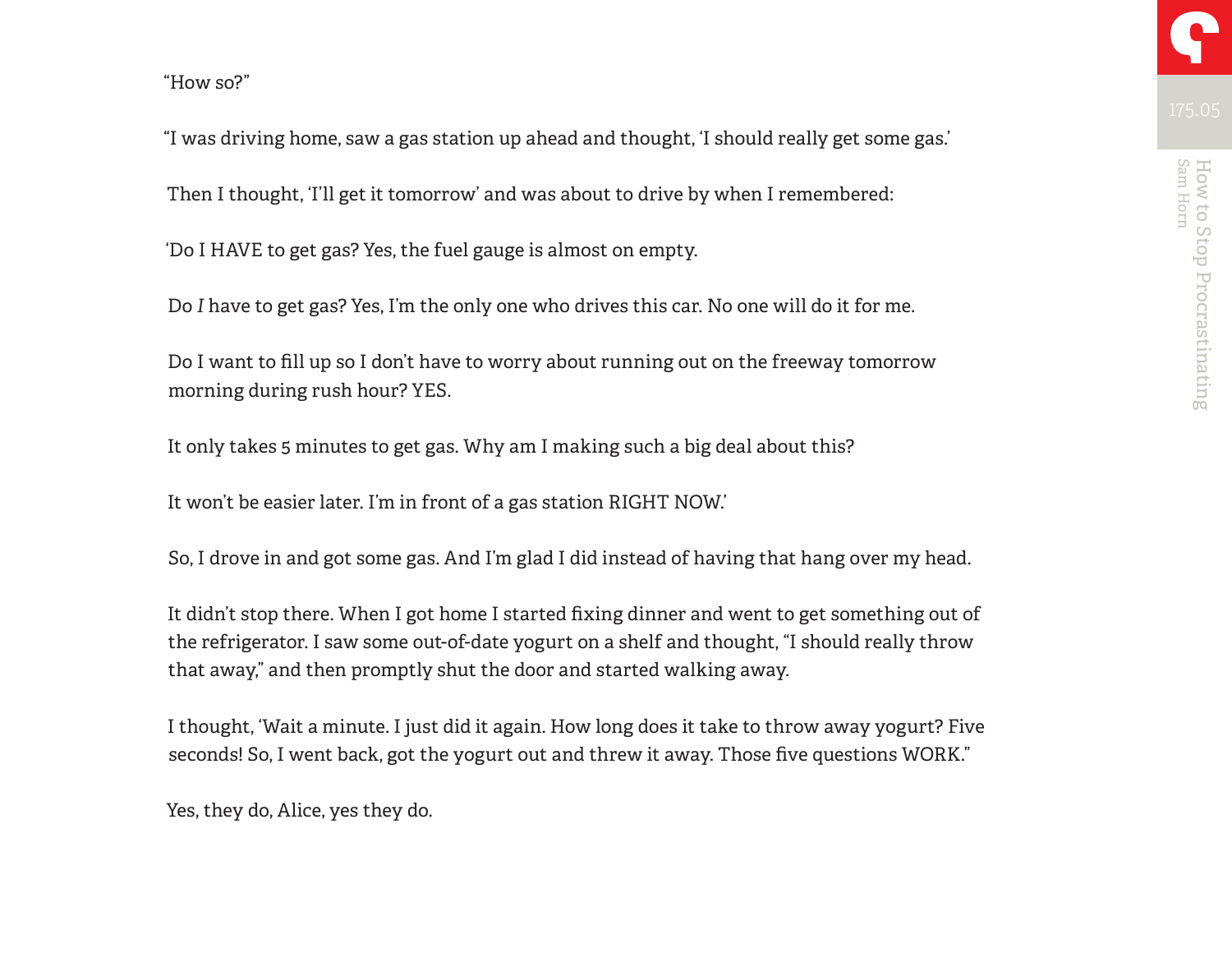Next time, you're about to automatically put off a task, talk yourself through these questions. They might be just the incentive you need to realize that task isn't going away, an elf isn't going to show up and magically take care of it for you, it won't take as long or be as onerous as you're making it out to be, and you'll be glad it's over and no longer weighing on your mind.

That's what happened with a manager named Cliff. He told me, "I was putting off a difficult conversation with an employee who was not performing up to par. She's got a reputation for being 'prickly' so I wasn't looking forward to sitting down with her and kept coming up with reasons for doing it 'next week.'

When I talked myself through those questions, I realized that this situation wasn't going to get better by itself, that it was my job as her supervisor to hold her accountable, and that her coworkers were resenting her—and starting to resent me—because I hadn't addressed this. It wasn't comfortable, but I know it was the right thing to do and I'm glad I stepped up and did it."

These questions may sound simplistic, but they have the power to reverse a default of automatically and habitually putting things off with the promise to do them … later.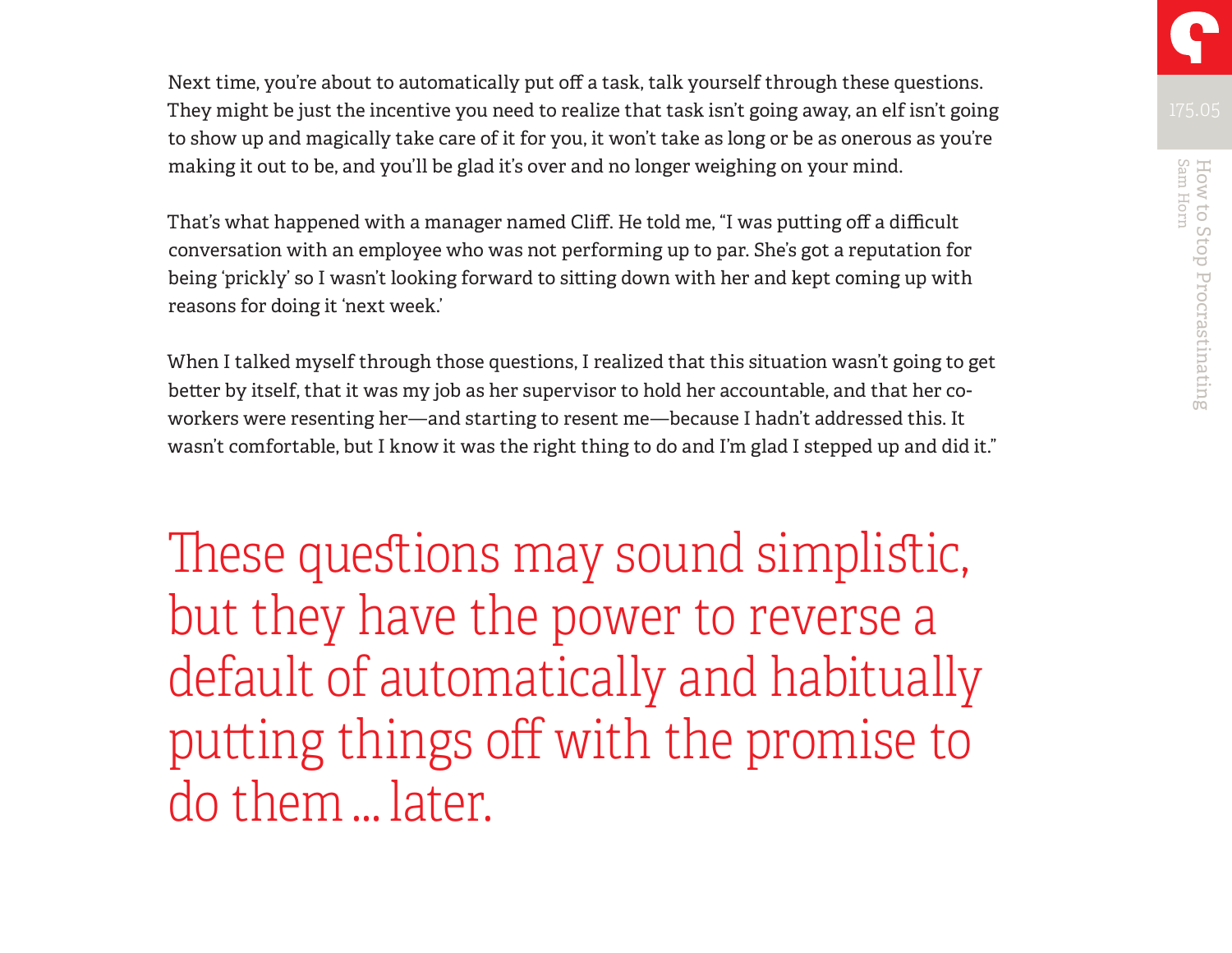How about you? Are you avoiding a difficult conversation? With whom? Why? Ask yourself these 5 questions:

### **1. Do I** *have* **to have this conversation?**

Chances are, yes. When employees (or children) aren't held accountable for inappropriate behavior, they start feeling entitled. They think, "Well, you're not saying anything about this, so it must be okay." They see your silence as tacit approval.

### **2. Do** *I* **have to have this conversation?**

If you are this person's supervisor (or parent) the answer is yes. It's not their co-workers' (or siblings') responsibility to correct this situation, it's yours.

### **3. Do I** *want this taken care of* **so it's not hanging over my head?**

How long have you been aware of, and bothered by, this person's behavior? Imagine how relieved you will be to have this over so it's no longer stressing you (and others).

### **4. How** *long* **will it actually take?**

This is the embarrassing part. Often, the conversation itself will probably only take 5-20 minutes, yet you may have spent hours—weeks or months—thinking about it. Avoiding what needs to be done is a misuse, a waste, of time or energy.

### **5. Will this be any** *easier* **later?**

Actually, this will get worse the longer you wait. This person will probably try to make this your fault and say something like, "Well, if it was bothering you so much, why didn't you speak up before?"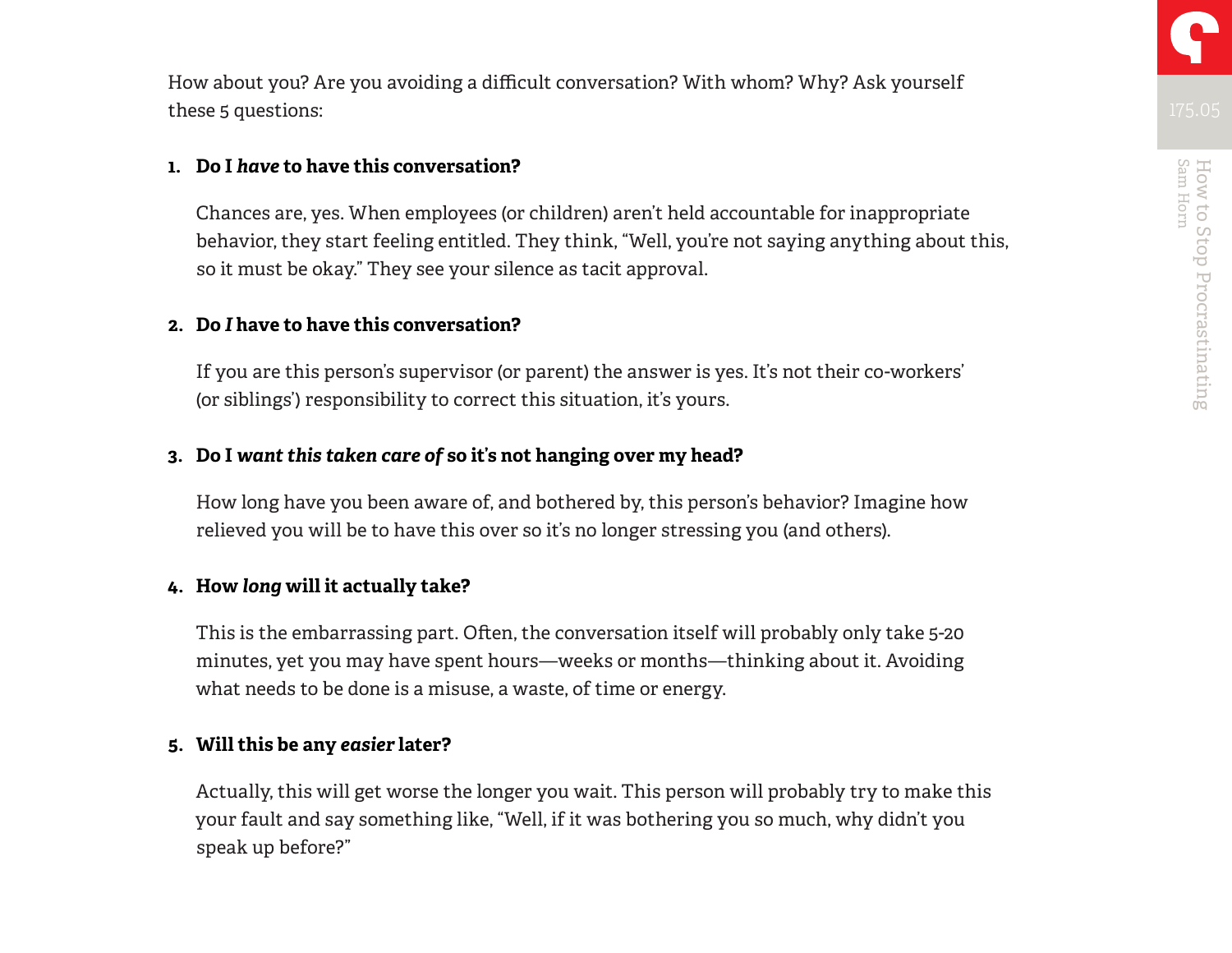That's the beauty of these five "To procrastinate or not to procrastinate" questions. They have the power to bring us face to face with the consequences of procrastinating. They make it perfectly clear that it's to our advantage to act NOW instead of later.

## **How to Stop Procrastinating on the Big Things**

*"In any given moment, we have a choice is to step forward into growth or step back into safety." —Abraham Maslow*

Want to know another reason we procrastinate?

For many of us, *if we don't know, we don't go*.

The problem with that is, by definition, whenever we try something new, it's impossible to know what we're doing. It's our *first time*. If we think "I have to know to go" … we never go.

That's why a key to putting procrastination behind us is to change this default belief.

That's where GTS comes in. What's GTS? Let me explain.

A year after my son Andrew graduated from VA Tech with a business degree, we were having dinner.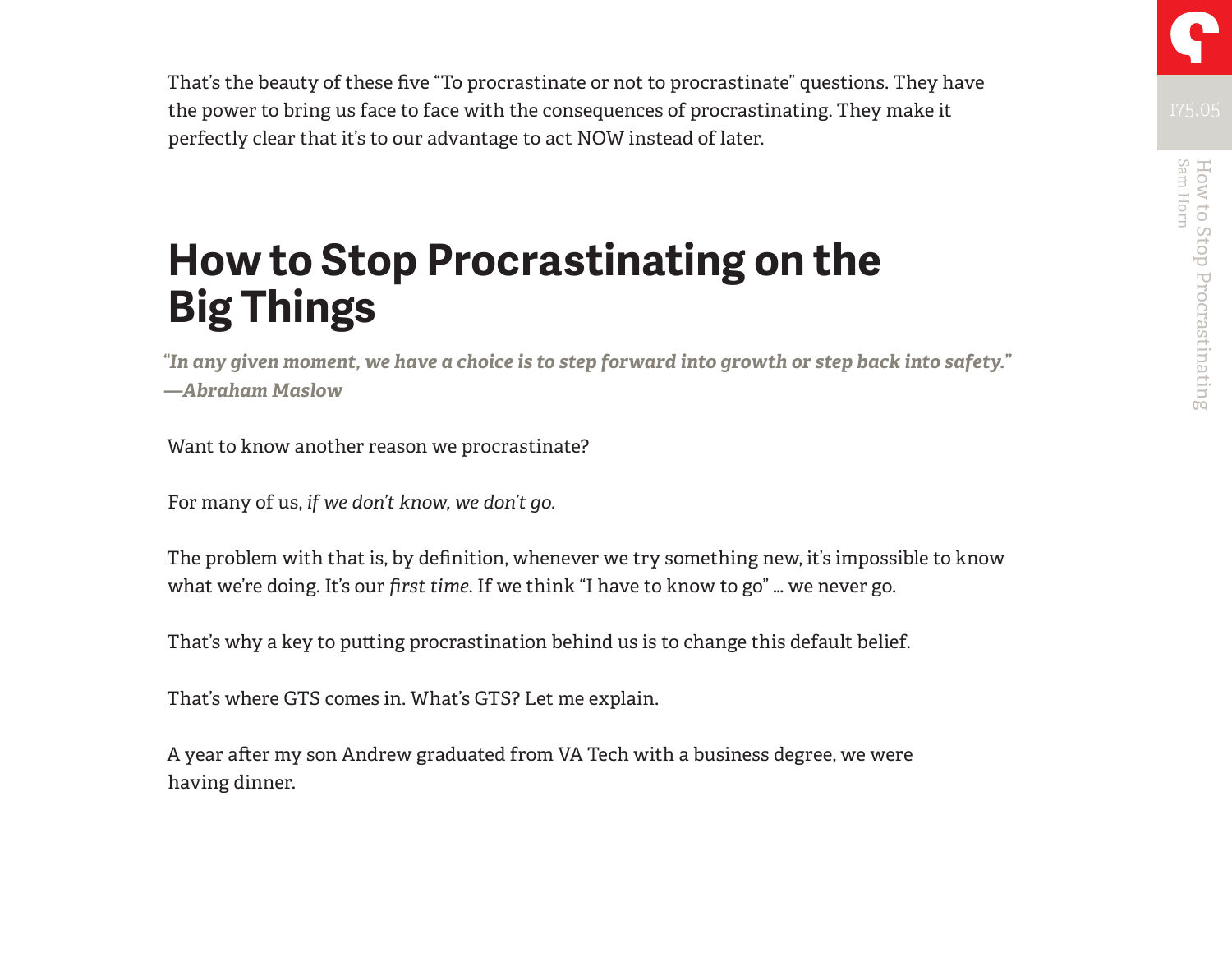Andrew had "lucked out" and found a job as an executive recruiter. He was the envy of his college buddies because he was working in a classy downtown building, making good money and working for a respected industry icon who was arranging for him to do neat things like work at events with President Obama and Tony Bennett. Not the normal career trajectory.

Yet, as I looked into Andrew's eyes that night over dinner, there was no spark. In fact, he used a word I'd never heard him use before. *Exhausted*.

I asked, "So, are you going to Blacksburg this weekend to see the basketball team play against Duke?"

"Nah. By the time I'd drive down there, I'd only have a few hours and then I'd have to turn around and come back. I just don't have the energy. I'm exhausted."

Exhausted?!? How could that be? How was it that this formerly energetic 20-something was burned out? I asked, "Andrew, what's up?"

He said, "Mom, I want to quit. I know I should be grateful for this job, and I am, but sitting at a computer all day researching job openings and making cold calls is not what I was born to do."

"What do you want to do?"

Andrew immediately became more animated. "I want to start a non-profit."

I have to admit, what was on the tip of my tongue was, "Non-profit?! How will you pay bills? What about health insurance?"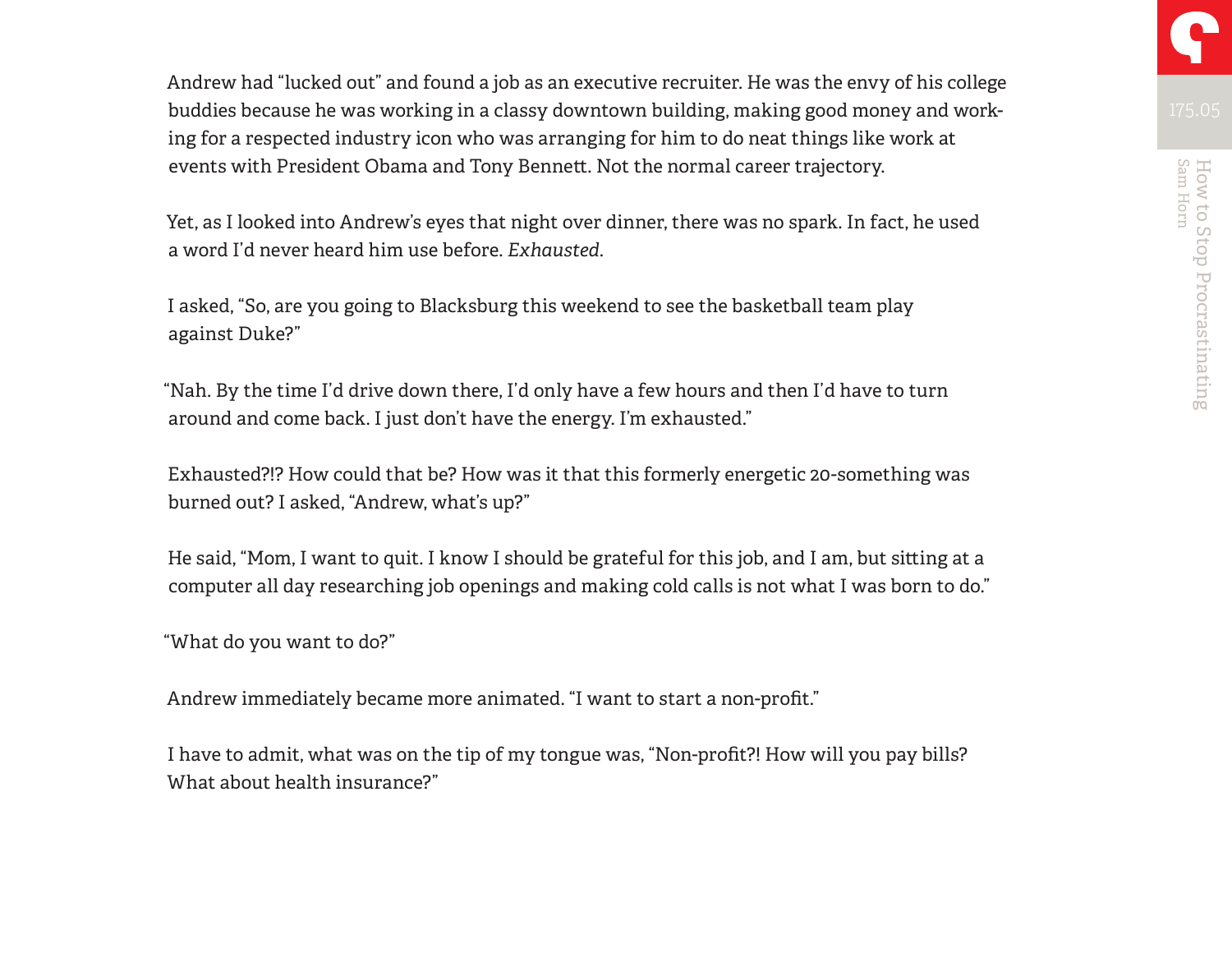Thank heaven a wiser voice prevailed. I thought to myself, "Isn't this exactly what 20-somethings ought to be doing at this stage of their life? If he doesn't go for what he wants now, he may never get a chance to do it later. Good for him for wanting to do meaningful work he's proud of. I should be supporting him, not shutting him down."

So I said, "Andrew, you've always been resourceful. If you apply yourself, I know you can pull this off."

You may be thinking, "But how could Andrew pull this off? He'd never run a non-profit before."

That's true … and that's where GTS comes in. GTS stands for Google That Stuff. (As you can imagine, Millennials sometimes substitute another word for stuff.)

Andrew thanked his boss for giving him that job opportunity right out of college—and then promptly got online and Googled *"How can I start a non-profit?"*

For many of us, if we don't know, we don't go. The problem with that is, by definition, whenever we try something new, it's impossible to know what we're doing. It's our first time.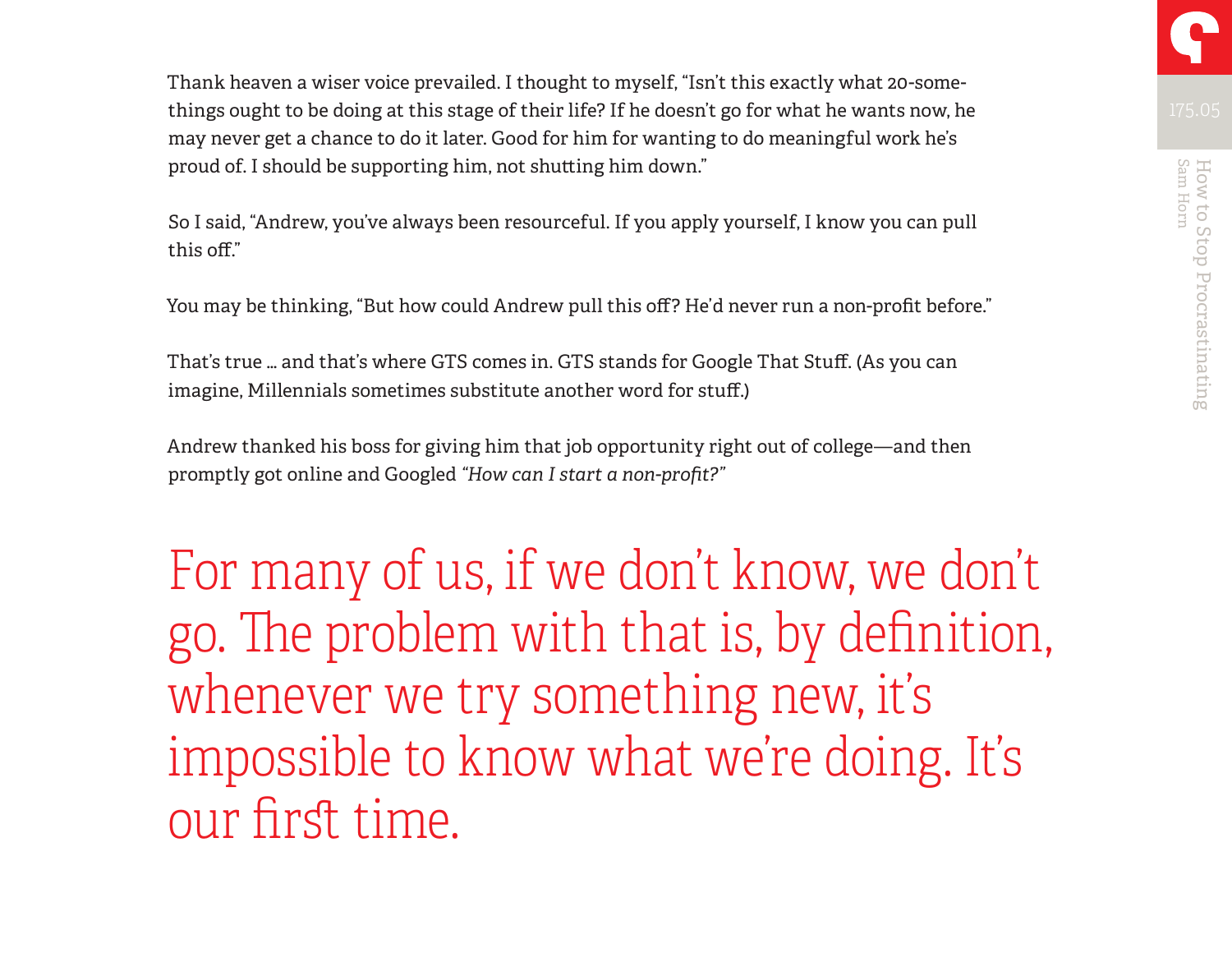Up came dozens of resources—all telling Andrew exactly what steps he needed to take to get the appropriate licenses, build a team, generate visibility and traction, and get funding.

In his online research, he also read a pivotal article that reported that many startups and small businesses fail in the first year due to *social isolation*. It suggested he surround himself with like-minded people so he could feed off their energy and input instead of trying to go it alone.

Over the next year, Andrew recruited a team of 20 (!) interns and found a collaborative work space at the Affinity Lab in Washington DC.

It was the ideal environment to get the support he needed to figure things out. While getting a cup of coffee, someone asked, "What are you working on today?"

Andrew said, "I'm applying for a grant." She said, "Oh, I did that last year. You can borrow my proposal and use it as a template."

Another time a guy at the next desk asked, "What's on your plate today?"

Andrew said, "I'm trying to get a permit from the Parks and Recreation District to hold a waterskiing event next month at a local lake."

He said, "Oh, you want to talk with Rob. He's a great guy. Here's his number."

Voila. A month later Andrew and his DreamsForKids-DC team were hosting a water-skiing clinic for kids with disabilities. I was there that day, and will always remember standing next to a mom who had tears streaming down her face as she watched her son canoe for the first time. "He's smiling," she said. "I haven't seen him smile in months."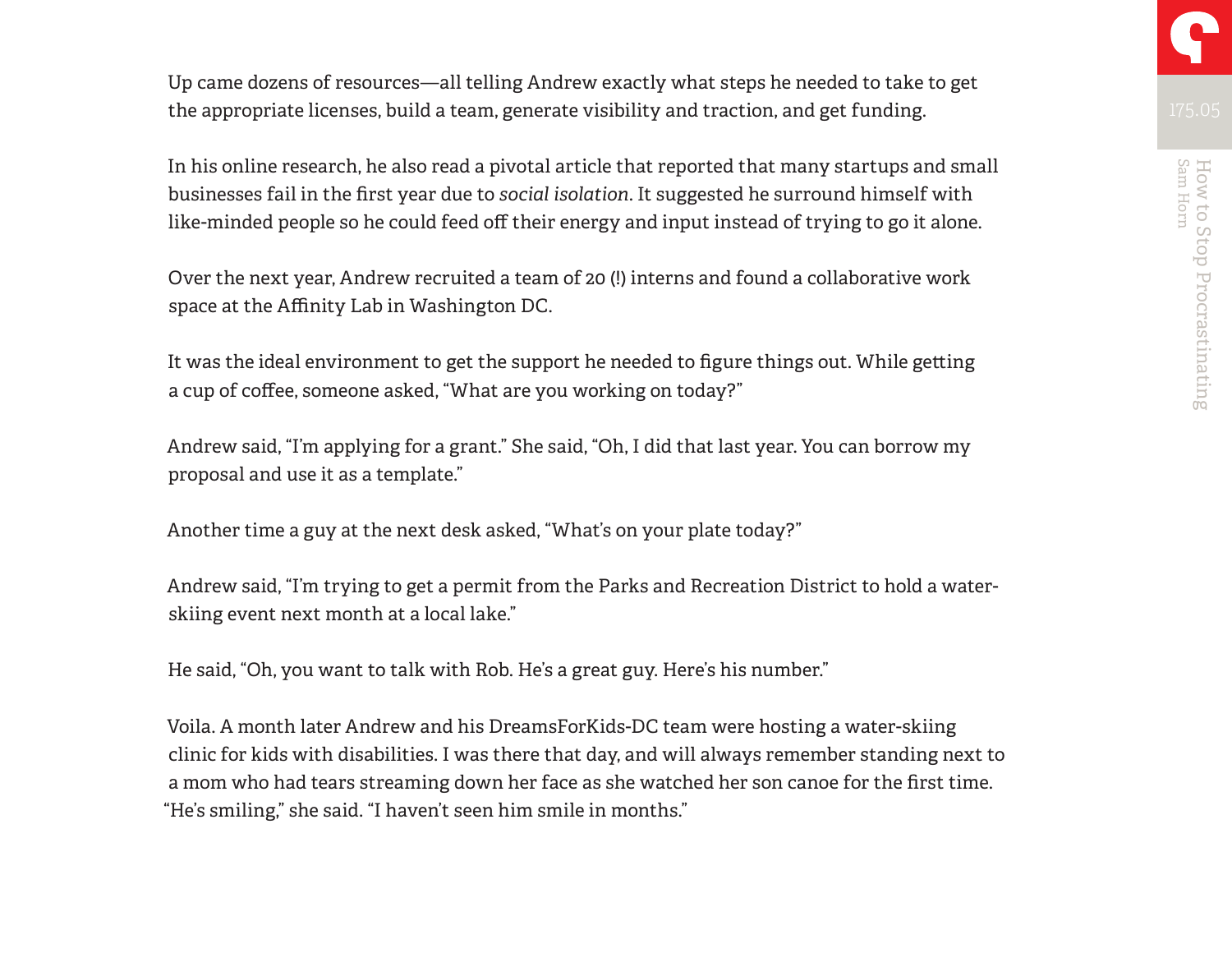Dreams for Kids is now in its 10th year. It has sponsored dozens of adaptive athletic programs for kids with disabilities and gotten them off the sidelines and into the games of life. They have sponsored Extreme Recess clinics with the Washington Nationals, Capitals, Wizards, and United sports teams and made a positive difference for thousands of young people through their Dream Leader programs and annual Holiday for Hope programs at Howard University.

All because Andrew didn't quit before he started because he "didn't know" what he was doing.

If there's anything I've learned in the past few years traveling across the country and interviewing people for my book *Someday is Not a Day in the Week*, it's that *"People can't jump on your bandwagon if it's parked in the garage."*

What is a goal you have for your career? What would put the light on in your eyes? Are you hesitating because you don't know what to do?

- *1. Remember—you don't have to know to go.*
- *2. GTS your dream job, a business you want to start, a skill you want to learn.* Up will come dozens of resources to help you on your way.

Go online right now. Phrase what you want to do as a question and put it into your favorite search engine. Whether you want to write for your industry magazine, present a white paper at a national conference or start a mentoring program at your organization … you will discover online resources that will tell you how to take your first steps.

*3. Don't go it alone. Go it together.* Check out shared work spaces like We Work or Hera Hub or 1776. Attend a local association meeting of a profession you'd like to explore.

Sam Horn How to Stop Procrastinating

How to Stop Procrastinating<br>Sam Hom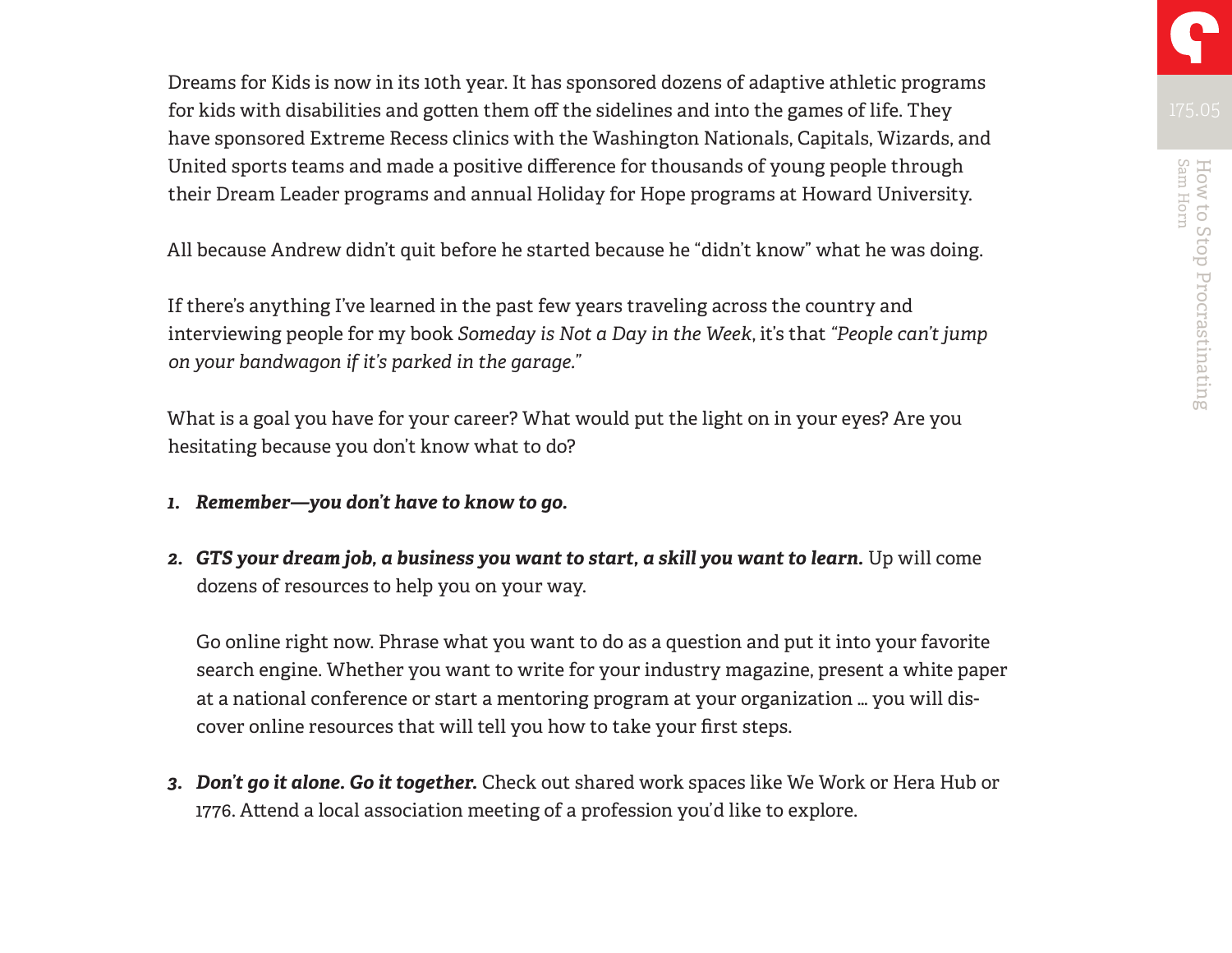Thinking about becoming a coach? Check out ICF—it has chapters in every major city.

Want to write a book? Join a Facebook support group or call a local bookstore or library to see if they host meetings for aspiring authors.

### **How to Stop Procrastinating on the Important Things**

*"The #1 prerequisite for change? A sense of urgency." —John Kotter*

Sometimes we procrastinate because we're afraid. We're afraid to fail, afraid of the unknown, afraid because of perceived risk.

We want things to be different, wish they were different, but don't have enough incentive, urgency or clarity to take necessary action to make them different. Here's what I mean.

A forty-something woman names Beverly raised her hand in a SOMEDAY presentation in Waikiki and said, "I've been to conferences like this before. I go home all fired up, then life intervenes, and two weeks later everything is back to same old, same old. Any suggestions?"

I told her, "Have an S.E.E. to give yourself a sense of urgency and clarity.

"What's an S.E.E.?"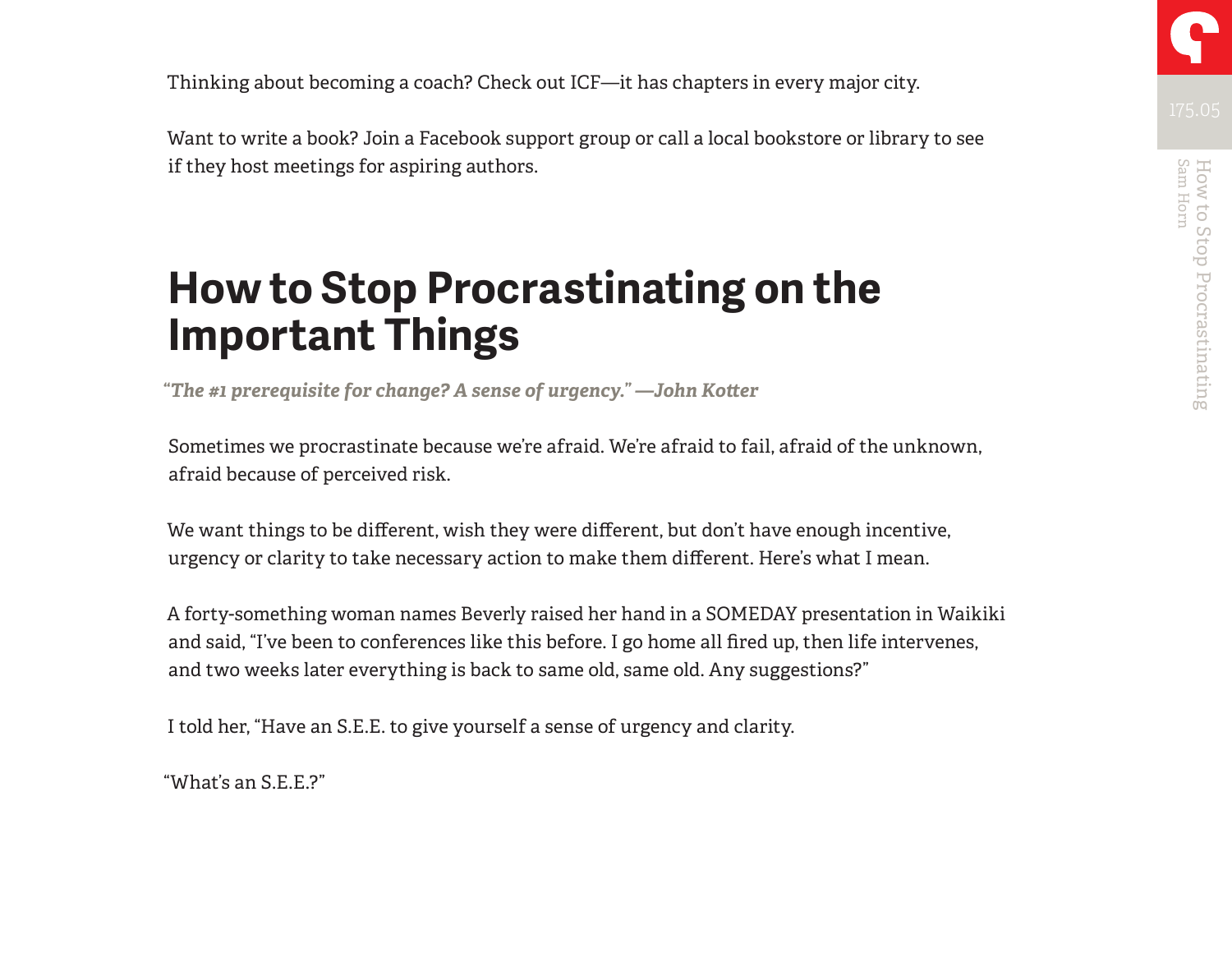"It's a Significant Emotional Event. Unfortunately, most are dramatic or traumatic. We get fired, divorced, have a health challenge or lose a loved one. We realize the clock is ticking. We're motivated to focus on what's important and change things up now because we realize we may not get a second chance.

The way I see it, why not have an *imaginary* S.E.E. instead of an *actual* S.E.E. so we get the epiphany without the pain?"

"How can we do that?"

"When you're about to put off something that's important to you, just ask yourself, "If I only had a week to live, what would I do in this situation?"

"You're asking us to imagine we're going to croak in a week? Isn't that a little morbid?"

If there's anything I've learned in the past few years traveling across the country and interviewing people … it's that "People can't jump on your bandwagon if it's parked in the garage."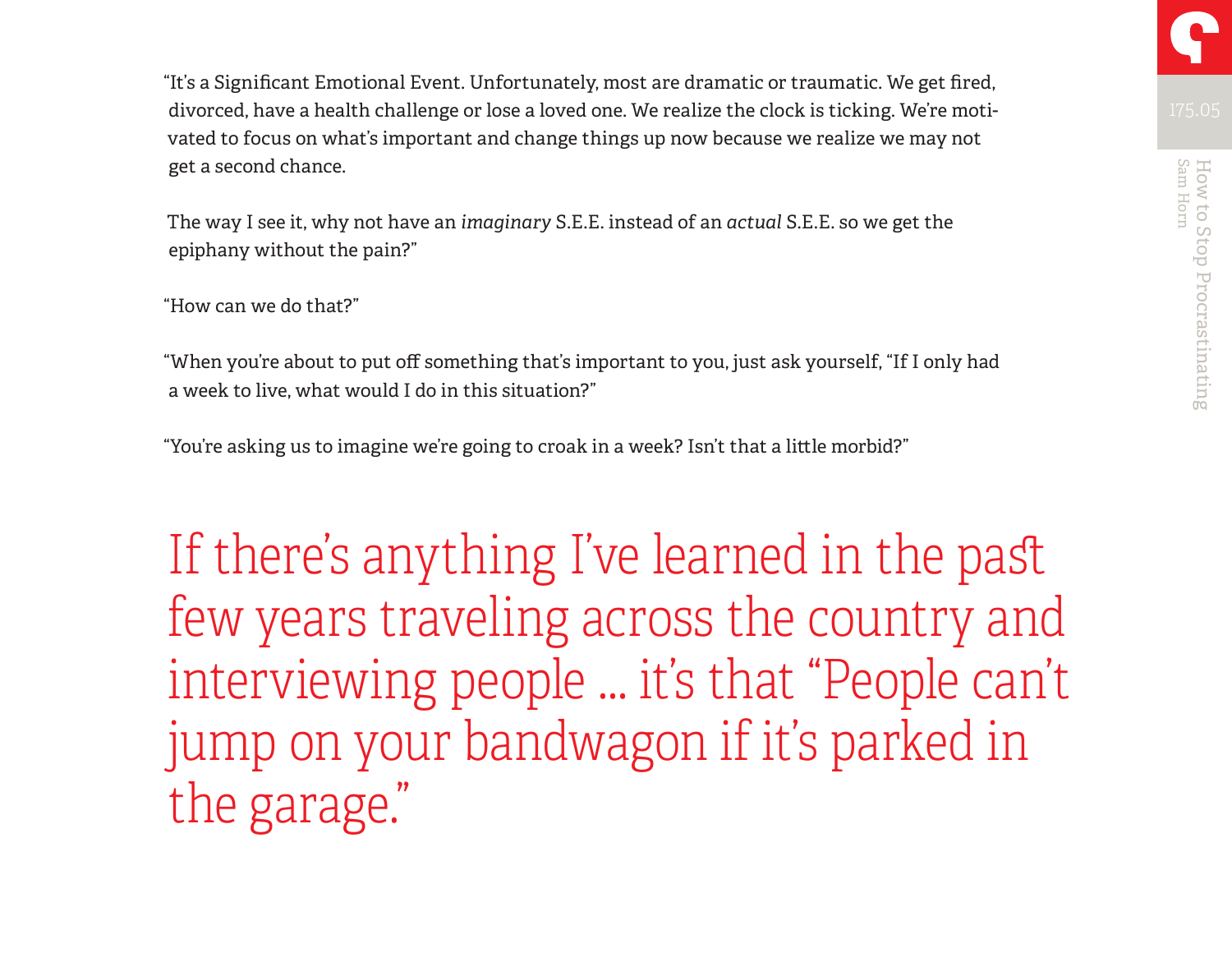I smiled, "Thinking about our mortality isn't *morbid*; it's *motivating*. Sometimes it's just the incentive we need to stop taking opportunities for granted and to change our life—for good."

"Okay, I'll play along. If I only had a week to live, I would stop letting fear rule my life. I'd start being more adventurous and do things that scare me."

### "Like what?"

"Like going into the ocean. I saw the movie *JAWS* when I was a kid. Big mistake. Here I am in Hawaii and I haven't even gone into the water."

"Okay, let's hack that fear. One way to hack a fear is to *reduce the perceived risk so the daunting is doable*. Do you know about the Natatorium here in Waikiki where Olympian Duke Kahanamoku used to swim? It's only three feet deep so there's no way you can get in over your head, and there's only one small opening in the sea wall so the surf can't get in *and neither can the sharks*."

### "Sounds promising."

"Another important way to hack a fear is to put a date on the calendar where you'll face that fear so you don't wiggle out of your intentions. When are you leaving the islands?"

### "We fly out in two days."

"Then tomorrow is the day. Schedule a 6 a.m. wake-up call. Now, when that alarm goes off, you'll probably be tempted to pull the covers up, roll over and go back to sleep. And that's when you ask yourself the #1 question for motivating change, *'What will matter a year from now?'* Will it matter that you got an extra hour of sleep? Or that you finally overcame a fear that's been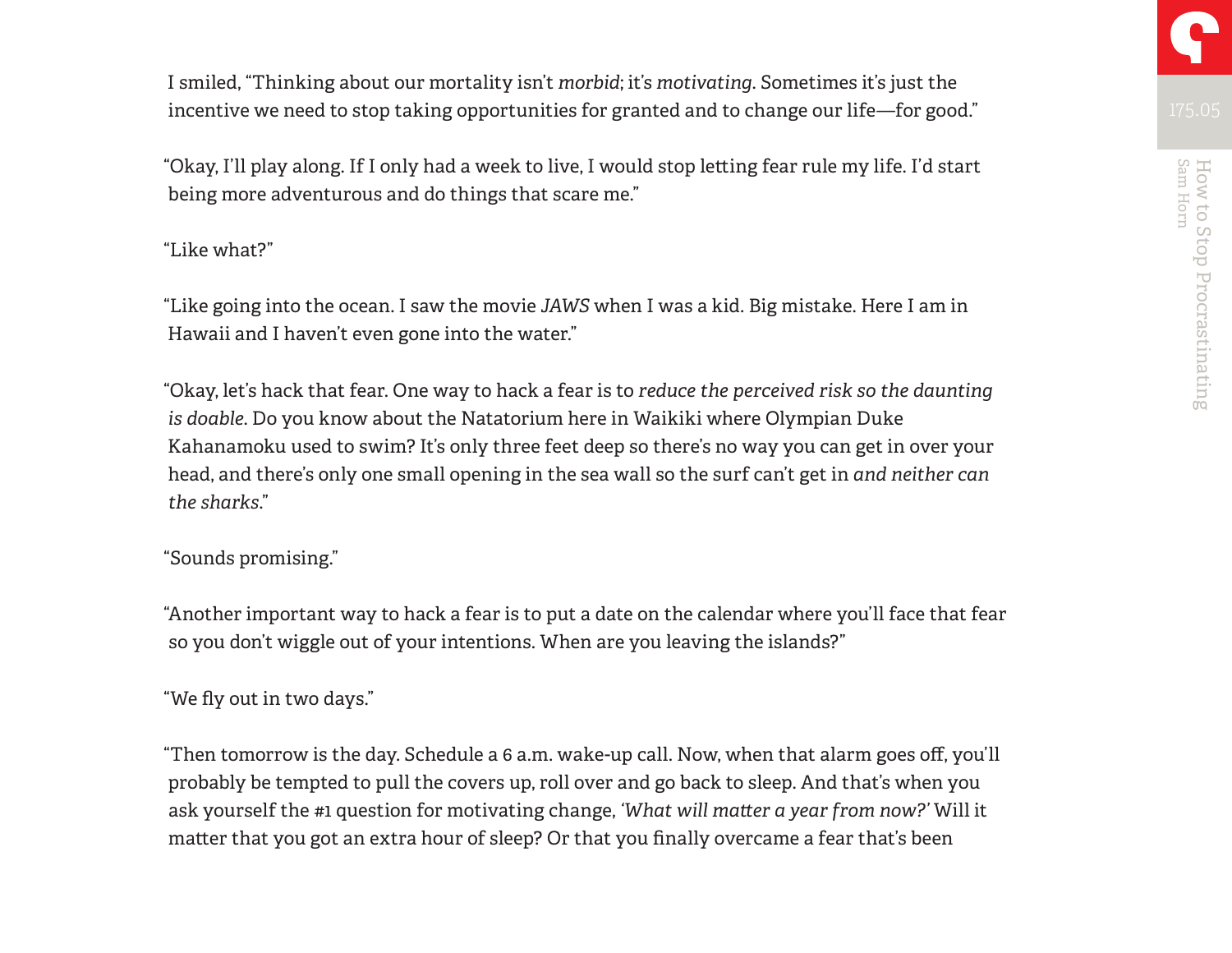keeping you from living full out, and that you gifted yourself with a one-of-a-kind experience you'll always be grateful for?"

"It's worth a try. But why 6 am?"

"Because sunrise is at 6:30 am and you want to be at water's edge, ready to step into the ocean the moment the sun rises over Diamond Head. It will be what Hawaiians call a 'chicken skin' experience. *Experiences are more meaningful when they're metaphors.* You're not just stepping into the ocean, you're stepping into a new way of life where you honor your mortality and make the most of your life, health, relationships, freedom and opportunities now, not someday."

I handed her my business card, "Please text me a picture and let me know how it goes, okay?"

By the way, that's another way to hack a fear. Promise to send a picture of you DOING it to someone who will share in celebrating that accomplishment.

The next day I received a smiling photo of Beverly with an "I DID IT!" with an exclamation point and smiley face emoji.

How about you? What is an important change you want to make?

Do you want to talk to your boss about a deserved promotion or pay raise? Do you want to go back to school to get a certification that will position you for a project lead?

Instead of vaguely promising yourself you'll do it someday, could you have a pretend S.E.E. to give yourself a sense of urgency and clarity so you're motivated to act on it today?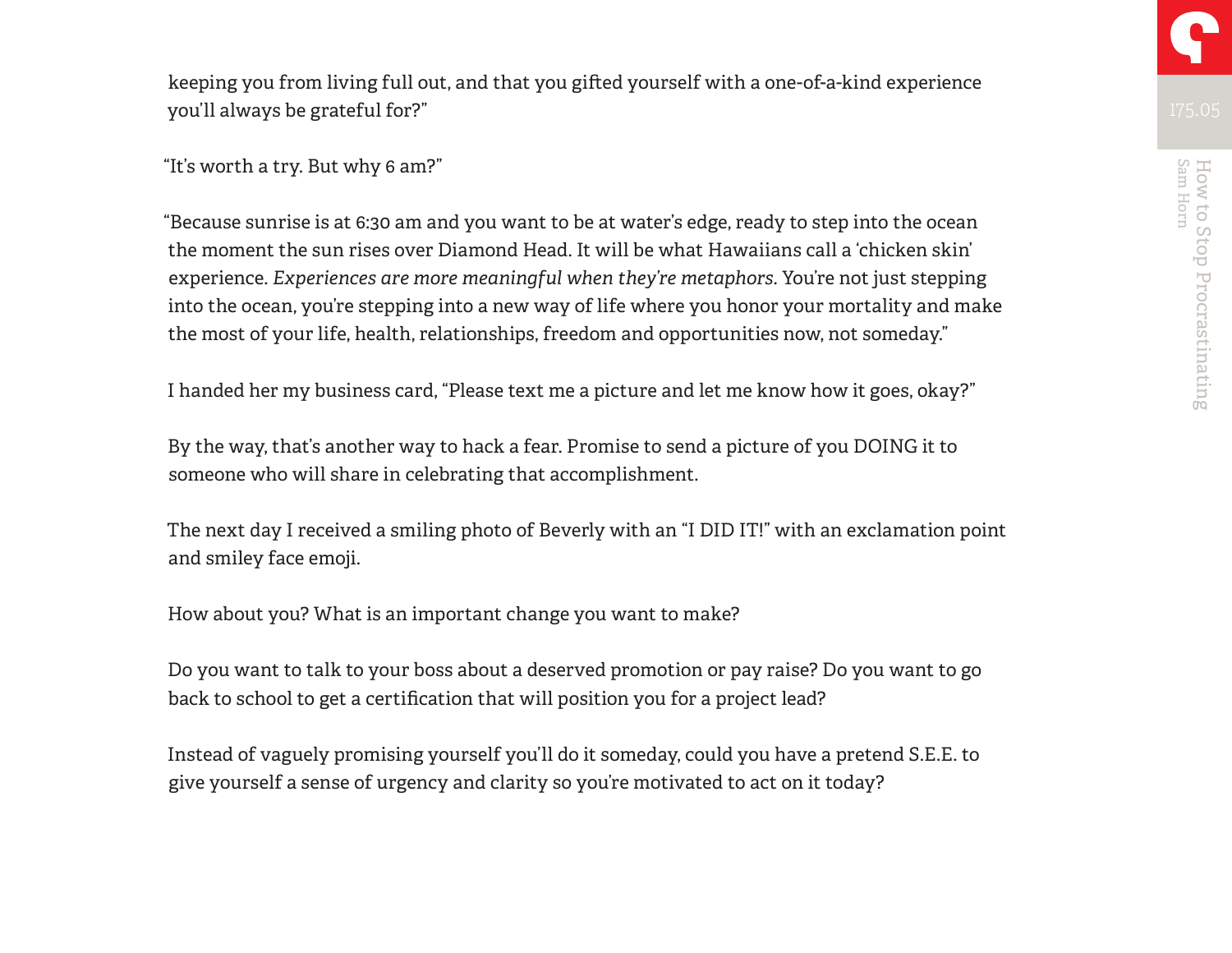If fears are holding you back, ask yourself:

### *1. "What will matter a year from now?"*

Will it matter that you played it safe and stayed in your comfort zone - or will you be glad you took responsibility for your career success by initiating on your own behalf?

### *2. "How can I hack this fear and reduce the risk so I make the daunting do-able?"*

For that promotion, could you gather documented proof of the money you've saved or made with your initiatives so you're not asking for a personal favor, you're asking for financial acknowledgement of your tangible commitments to the company?

For that certification, could you call the sponsoring organization and ask for success stories and testimonials of people who vouch for their investment paying off?

### *3. "Exactly WHEN will I face this fear so I don't wiggle out of my good intentions?"*

Who will you promise to send a picture of you doing this to hold yourself accountable for your good intentions? Who will help you celebrate this experience and achievement?

Tina Fey says, "You can't be that kid standing at the top of the waterslide, overthinking it. You have to go down the chute."

Don't be that kid standing at the top of the waterslide of your life and career never going in because you let fear win.

Do you want this year to be your best ever? Do you want results instead of regrets?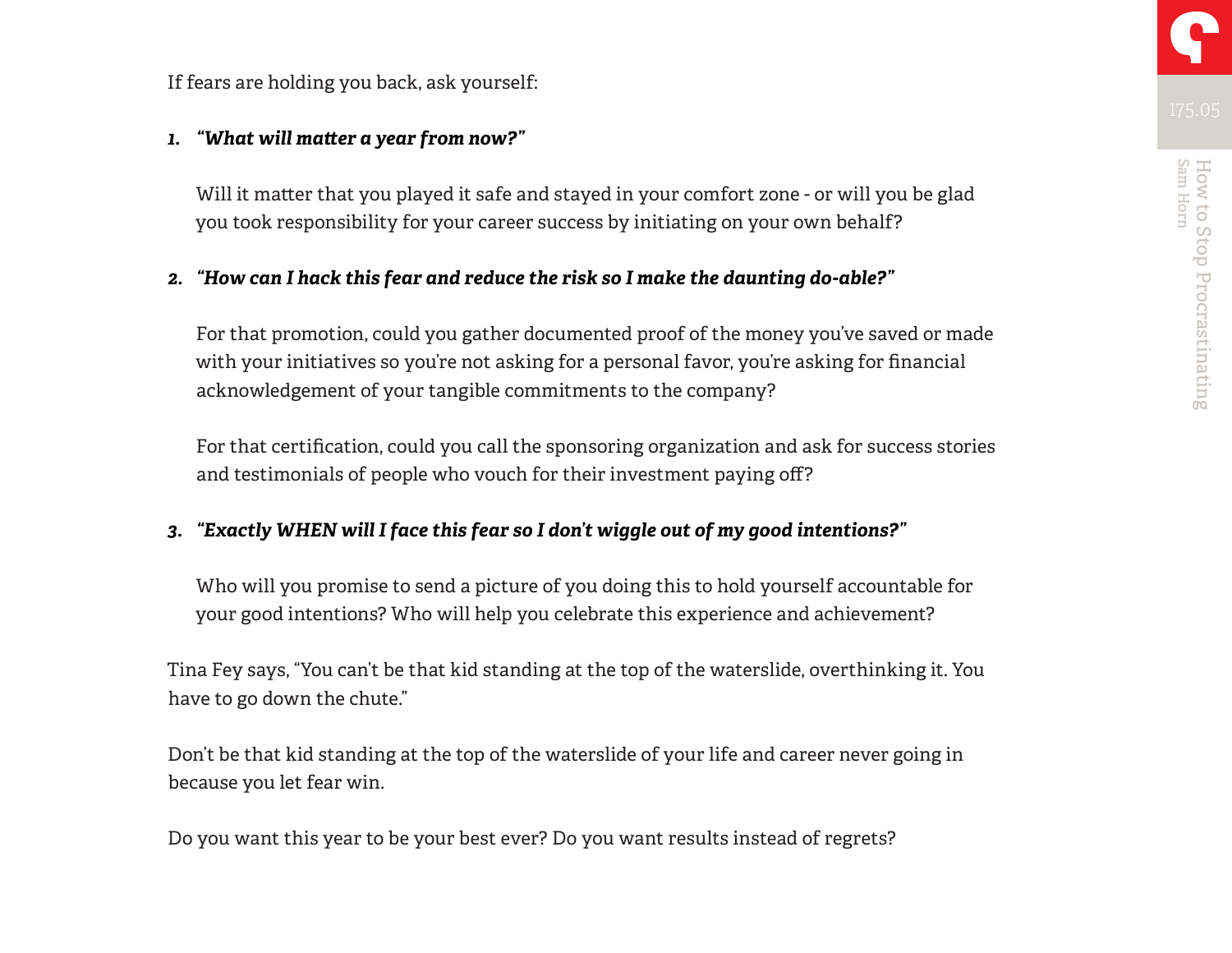Don't wait, initiate.

GTS what you want to do. Then get your bandwagon out of the garage and get moving.

Courage is just remembering what's important. Courage is choosing to do what will matter in the long run … now, not someday.

You will never regret doing what makes you happier, healthier, more fulfilled.

You'll only regret playing it safe, letting fear win, and not doing the things that will create the quality of life and work you want, need and deserve.

Next time you're about to procrastinate on a little thing, a big thing or an important thing, remind yourself, **"Now is the new later."**